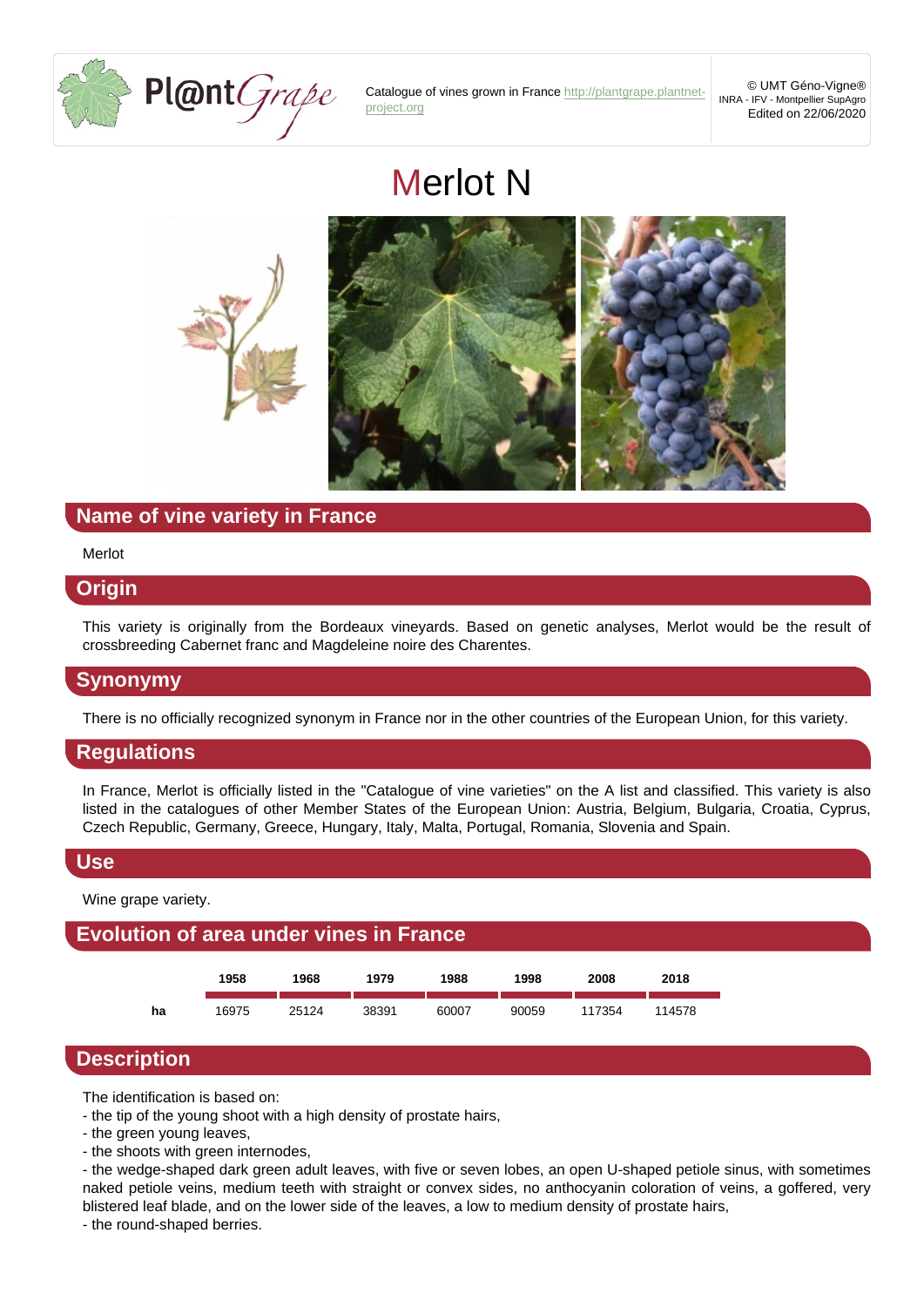## **Genetic profile**

| <b>Microsatellite</b> | VVS2 | VVMD5 | <b>VVMD7</b> | <b>VVMD27</b> | VRZAG62 | VRZAG79 | VVMD <sub>25</sub> | VVMD <sub>28</sub> | <b>VVMD32</b> |
|-----------------------|------|-------|--------------|---------------|---------|---------|--------------------|--------------------|---------------|
| Allel 1               | 137  | 223   | 239          | 186           | 194     | 260     | 238                | 227                | 239           |
| Allel <sub>2</sub>    | 149  | 234   | 247          | 188           | 194     | 260     | 248                | 233                | 239           |

### **Phenology**

Bud burst: 2 days after Chasselas.

Grape maturity: mid-season, 2 weeks and a half after Chasselas.

## **Suitability for cultivation and agronomic production**

Merlot is a moderately to strongly vigorous variety that tends to produce a lot of off shoots and suckers. Its semi-erect to horizontal bearing requires sufficient trellising. Its fertility is good and it is better to prune it short. In certain climatic conditions, there is a risk of coulure. Merlot is well suited to clay-limestone terroirs. This variety is rather sensitive to winter and spring frosts (early budburst) and appears to be not very adapted to intense drought conditions.

### **Sensitivity to diseases and pests**

Merlot is particularly sensitive to downy mildew (on flowers and bunches), to leafhoppers and burls. It is also rather sensitive to grey rot. On the other hand, it is not very susceptible to powdery mildew and flavescence dorée and is not very affected by wood diseases.

## **Technological potential**

The bunches are small to medium in size, winged and berries are medium in size. Merlot produces round, powerful, rich in alcohol and colored wines with relatively low acidity. These full-bodied and structured wines, with rather supple tannins, can be aged in wood barrels. The aromas are complex and elegant.

## **Clonal selection in France**

The twelve certified Merlot clones carry the numbers 181, 182, 184, 314, 342, 343, 345, 346, 347, 348, 349 and 519. A conservatory collection of more than 300 clones has been planted in the wine-growing region of Bordeaux since 1966.

## **Bibliographic references**

- Catalogue des variétés et clones de vigne cultivés en France. Collectif, 2007, Ed. IFV, Le Grau-du-Roi, France.
- Documentary collections of the Centre de Ressources Biologiques de la Vigne de Vassal-Montpellier, INRAE Montpellier SupAgro, Marseillan, France.
- Dictionnaire encyclopédique des cépages et de leurs synonymes. P. Galet, 2015, Ed. Libre&Solidaire, France.
- Traité général de viticulture, Ampélographie. P. Viala and V. Vermorel, 1901-1909, Ed. Masson, Paris, France.

## **Description of clones approved in France**

|                                                                                                                        | <b>Identity and availability</b> |                                         | Agronomic data                    |                                | <b>Technical data</b>     |                                       |  |  |  |
|------------------------------------------------------------------------------------------------------------------------|----------------------------------|-----------------------------------------|-----------------------------------|--------------------------------|---------------------------|---------------------------------------|--|--|--|
| Clone number                                                                                                           | Origin                           | <b>Selection</b>                        | Fertility                         | <b>Production level</b>        | <b>Sugar content</b>      | <b>Potential color</b>                |  |  |  |
|                                                                                                                        | Year approved                    | <b>Agronomic references</b>             | <b>Weight of grape</b><br>bunches | <b>Vigor</b>                   | <b>Total acidity</b>      | <b>Tannic structure</b>               |  |  |  |
|                                                                                                                        | <b>Growing surface area</b>      |                                         | <b>Size of berries</b>            | <b>Sensitivity to Botrytis</b> | <b>Aromatic intensity</b> | <b>Oenological aptitudes</b>          |  |  |  |
| 181                                                                                                                    | Gironde                          | <b>INRA</b>                             | medium to high                    | medium                         | medium to high            | medium                                |  |  |  |
|                                                                                                                        | 1973                             | <b>Bordelais</b><br>Languedoc, Provence | low                               | medium                         | medium                    | medium to high                        |  |  |  |
|                                                                                                                        | 69.67 ha                         |                                         | low to medium                     |                                |                           | wines appreciated in<br>wine tastings |  |  |  |
| ENTAV Nore drooping growth. Clone appreciated for its agronomic characteristics and quality of wines produced.         |                                  |                                         |                                   |                                |                           |                                       |  |  |  |
| 182                                                                                                                    | Gironde                          | <b>INRA</b>                             | medium                            | medium                         | medium to high            | high                                  |  |  |  |
|                                                                                                                        | 1973                             | <b>Bordelais</b><br>Languedoc, Provence | medium                            |                                | medium                    | low to medium                         |  |  |  |
|                                                                                                                        | 6.93 ha                          |                                         | medium                            |                                |                           | supple and balanced<br>wines          |  |  |  |
| ENTAV <sup>S</sup> INRA <sup>®</sup> Clone appreciated for its agronomic characteristics and quality of wines produced |                                  |                                         |                                   |                                |                           |                                       |  |  |  |
| 184                                                                                                                    | Gironde                          | <b>INRA</b>                             | medium                            | medium to high                 | low to medium             |                                       |  |  |  |